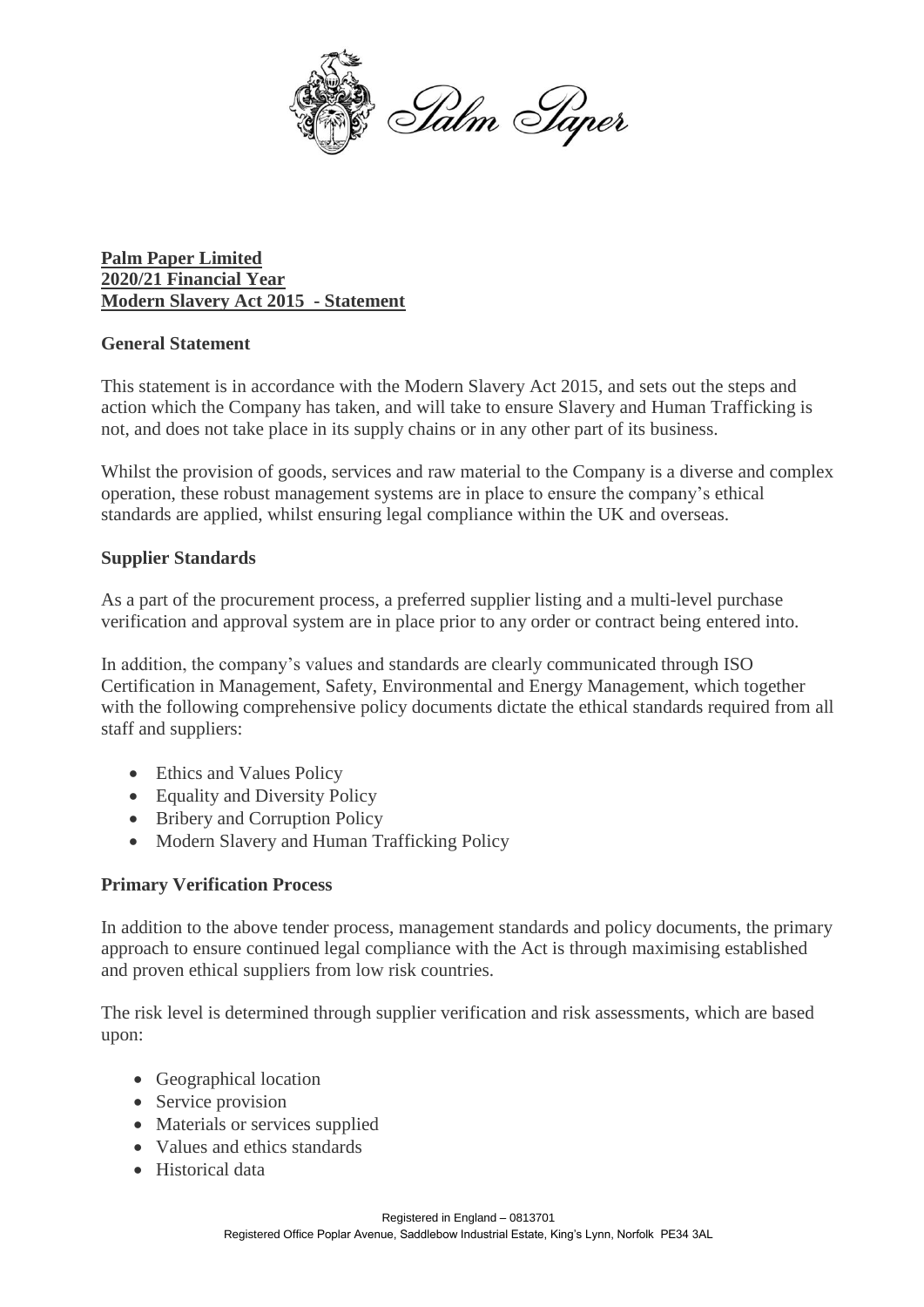

• Previous association with the Company

Based on these assessments it is not currently considered that any supplier to Palm Paper Limited currently fall within a high-risk category.

# **Secondary Verification Process**

In addition to the primary assessment process, a secondary self-certification and declaration programme has been implemented.

The self-certification process requires all new and existing suppliers to both confirm their understanding of the company's standards, and declare their compliance with the Modern Slavery Act 1995, providing support documentation where requested.

It also require suppliers to verify the steps they have taken to ensure they carry out due diligence assessments and monitor their own suppliers and third parties.

### **None Compliance**

In the avoidance of doubt, it is mandatory that any organisation or individual working with or for the Company, including all sub-contractors, full comply and abide by the legislative requirements in relationship to:

- The Modern Slavery Act 2015
- An Individual's Right to Basic Working Conditions
- An Individual's Human Rights
- The Organisations Corporate Responsibility
- An Individual or Protected Group's Equality of Treatment
- The Bribery Act 2012
- The Health & Safety at Work Act 1974
- All Environmental Requirements and Acts

A zero tolerance approach will be taken where these responsibilities are not met, and as such, we reserve the right to immediately terminate the relationship with any third party if issues of none compliance are identified, and where such matters are not immediately addressed.

### **Summary**

The Company remains fully committed to preventing involvement with any organisation directly or indirectly involved in Modern Slavery, Human Trafficking or Child Labour.

It only conducts business with ethically sound, verified and compliant suppliers and adopt a zero tolerance approach where breaches are identified and not rectified, and through due diligence checks reduces the risk of entering into contracts with high risk suppliers.